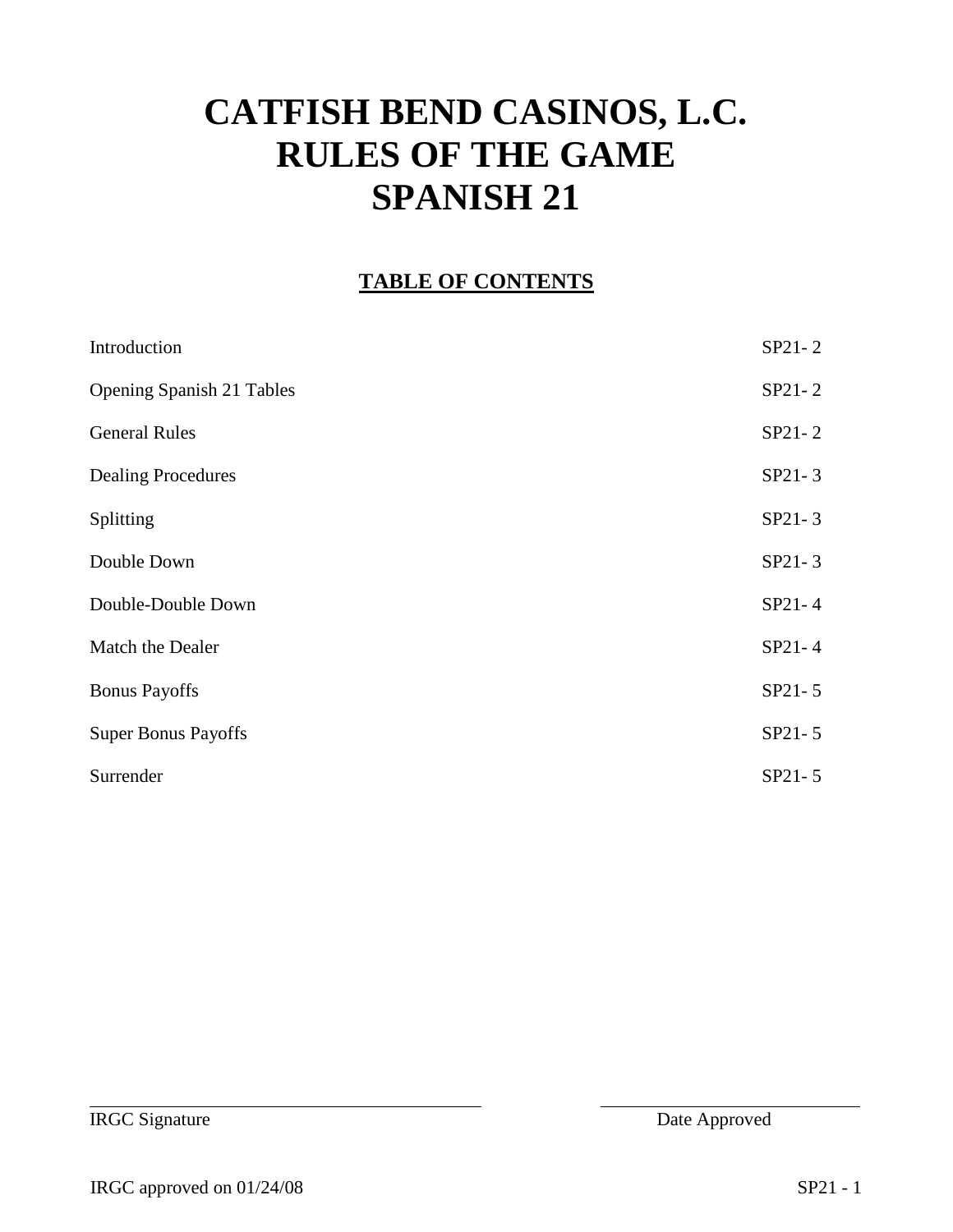#### **INTRODUCTION**

Spanish 21 is a variation of Blackjack with more liberal rules but played without tens in the deck. All face cards are still used. Taking the tens out of play is disadvantageous to the player as a deck of cards with more small cards favors the dealer. To compensate for this, the rules are enhanced to favor the player in some instances. All standard rules of Blackjack apply unless otherwise specified herein.

#### **OPENING SPANISH 21 TABLES**

During the process of examining and inspecting the cards as described in "Opening Tables (Card Games) of the Rules of the Games – All Games, the Dealer, under the supervision of the Supervisor, will remove all of the "10s" and Jokers from the deck. Together they will verify that four "10" cards and the Jokers have been removed from the deck. This will be done for each deck in turn until all six decks have had their "10" cards and Jokers removed. At the end of the gaming day the four "10" cards and Jokers will be placed back into the card box from which they originally came.

The dealer will shuffle the decks as described for Six Deck Shoe – Standard Shuffle in "Shuffle Procedures" of the Rules of the Games – All Games. All other rules of Opening Tables (Card Games) as set forth in the Rules of the Games – All Games will be followed when opening Spanish 21 tables.

#### **GENERAL RULES**

Minimum and maximum wagers will be posted at the table.

Unless otherwise specified herein, all Catfish Bend Casino standard rules of Blackjack apply.

The layout used for Spanish 21 is very similar to a standard Blackjack layout. The only differences are the felt identifies the game as Spanish 21 and the Bonus 21 payouts are printed on the felt.

Spanish 21 shall be played with six decks of cards with backs of the same color and design. Each deck will consist of 48 cards consisting of A, 2, 3, 4, 5, 6, 7, 8, 9, J, Q, K for each of the four suits.

The game is dealt from a standard six deck shoe.

Player's Blackjack always beats a Dealer's Blackjack.

Player's total of 21 always beats a Dealer's total of 21.

Certain player 21 totals result in a Bonus 21 Payout as noted in "Bonus Payoffs" below.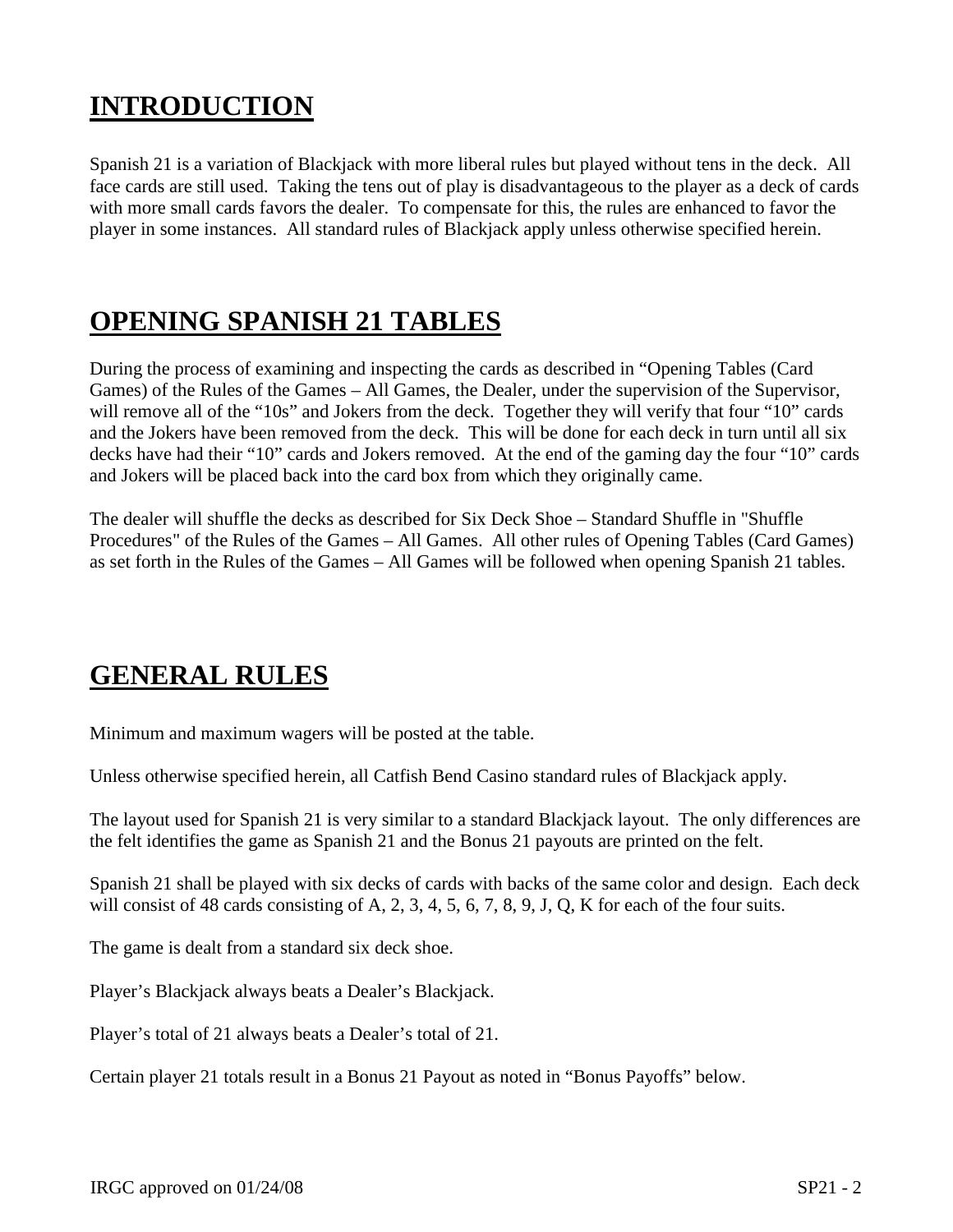## **DEALING PROCEDURES**

Players win on all Blackjacks and are paid immediately. Note the following:

- 1. Dealer's Up card is a face card: Pay bet 3/2 and remove hand BEFORE peeking under face card.
- 2. Dealer's Up card is an Ace: Pay bet 3/2 and all other players may take insurance, including players that have been paid on their Blackjacks that round. If the player does not take insurance, remove hand BEFORE peeking.
- 3. Soft doubling of Blackjack is permitted.

Players win on all hands totaling 21 and are paid immediately.

- 1. Pay bets even money or at the appropriate Bonus 21 payout rate. Remove player's cards.
- 2. Doubling of soft 21 is allowed.

#### **SPLITTING**

Hitting or Doubling of split hands, including Aces, is allowed.

Player may split cards of equal value, including Aces, up to four hands.

Bonuses are paid on Non-Doubled split hands. Splitting or Doubling VOIDS SUPER BONUS.

#### **DOUBLE DOWN**

Bonuses are not paid on doubled hands; original and doubled bets are always paid even money.

#### **Double Down Rescue:**

After doubling, players may choose to Rescue (take back) the doubled portion of the bet and forfeit the original bet. Busted Doubles CAN NOT BE Rescued.

Double Down Rescue should not be confused with, or called, Surrender. RESCUE applies only to a DOUBLED hand which will be 3 or more cards, and the player can only RESCUE the doubled portion which could be LESS than the player's original bet.

Doubling of soft 21 is allowed. Players may Double Down once on any total, on 2, 3, 4 or more cards, including after splitting.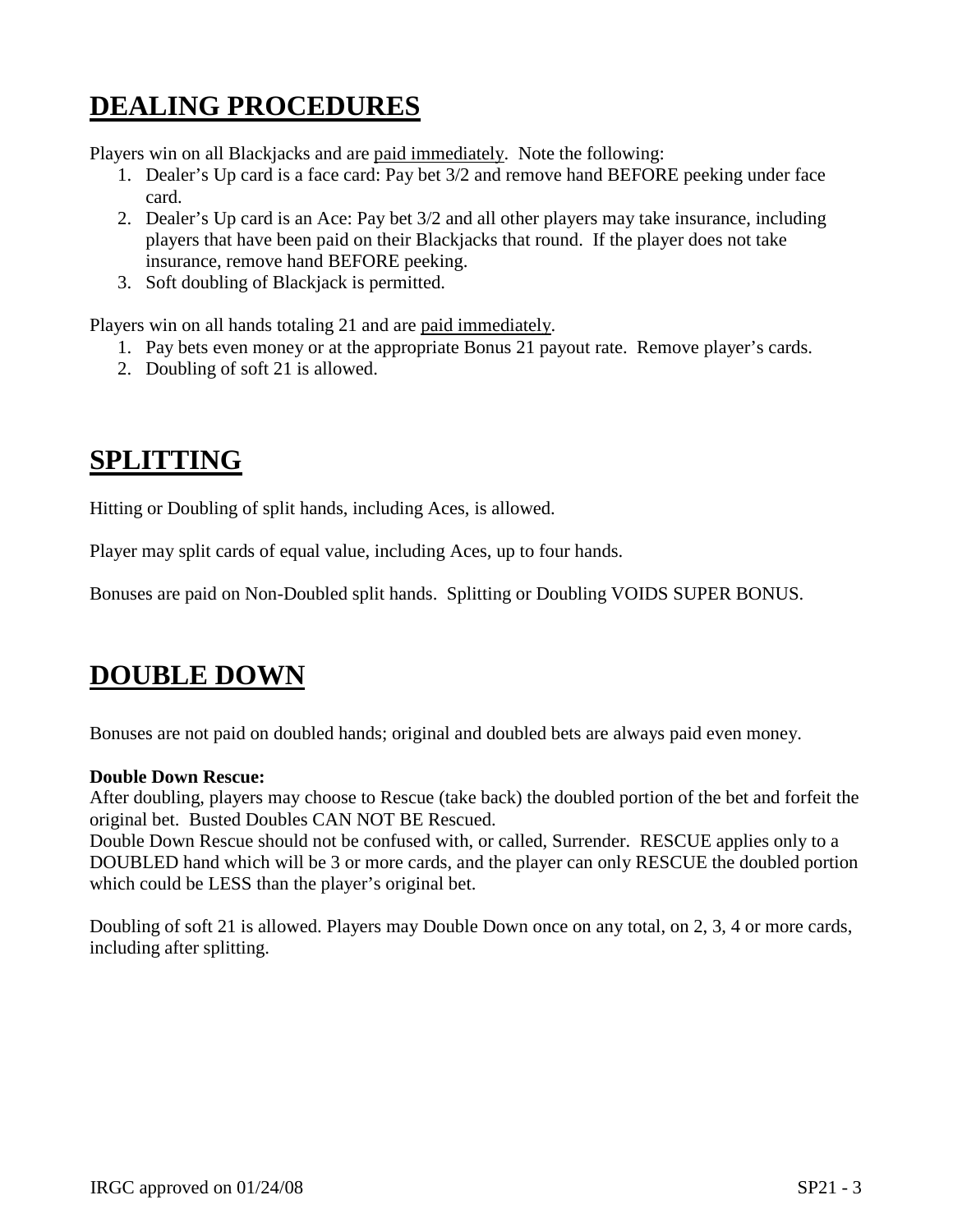## **DOUBLE-DOUBLE DOWN**

- 1. Once a player elects to double and receives a double card, the player then has the option to double-double down (double his total wager again), rescue or stand.
- 2. A player may double the total wager up to three times, once via double down and twice via double-double down, creating a maximum wager up to 8 times the original wager.
- 3. After doubling a third time and receiving a double card a player's options are to rescue or stand.
- 4. Double-double down bets are capped at the maximum bet allowed.
- 5. There is no doubling for less, unless the double-double down wager amount is capped at the maximum wager allowed. If the player makes the double-double down wager and it is capped, the "last doubled portion of the bet" becomes the maximum wager allowed.
- 6. Double down Rescue should not be confused with or called Surrender. A player may surrender any first two card hand after the dealer has checked for Blackjack and always gives up ½ of his bet. RESCUE on the other hand applies only to a DOUBLED hand which will be 3 or more cards, and he can only RESCUE the last doubled portion of the bet, forfeiting half of the total wager.

#### **MATCH THE DEALER**

In addition to the regular bet, a player can make a Match the Dealer bet, betting that either of his first two cards will exactly match the dealer's up card in rank. There are only two payoff amounts, a suited rank match and an unsuited rank match. The player makes the Match the Dealer wager by placing a bet in the provided Match the Dealer bet circle. In order to play the Match the Dealer bet, the player must make a regular Spanish 21 bet. The Match the Dealer bet limits are \$1 to \$100.

The dealer deals two cards face up to each player and two cards to himself, with one of the dealer's cards exposed as the up card. The dealer checks the cards of all players with the Match the Dealer wager to see if either of their first two cards matches his up card. Players are paid for each card where there is a match. If both cards match, both cards are paid. Matches for the winning player/players will be paid according to the payout schedule below.

|                   |                      | <b>Unsuited</b><br><b>Match</b> | <b>Suited Match</b> | House            |
|-------------------|----------------------|---------------------------------|---------------------|------------------|
| <b>Spanish 21</b> | <b>Win Frequency</b> | <b>Payout</b>                   | <b>Payout</b>       | <b>Advantage</b> |
| 2 deck            | 14.3%, 1 in 7.0      | 4:1                             | 15:1                | 3.63%            |
|                   | hands                |                                 |                     |                  |
| 4 deck            | 15.1%, 1 in 6.6      | 4:1                             | 10:1                | 3.20%            |
|                   | hands                |                                 |                     |                  |
| 5 deck            | 15.3%, 1 in 6.5      | 3:1                             | 13:1                | 3.53%            |
|                   | hands                |                                 |                     |                  |
| 6 deck            | 15.4%, 1 in 6.5      | 4:1                             | 9:1                 | 3.06%            |
|                   | hands                |                                 |                     |                  |
| 8 deck            | 15.6%, 1 in 6.4      | 3:1                             | 12:1                | 2.99%            |
|                   | hands                |                                 |                     |                  |